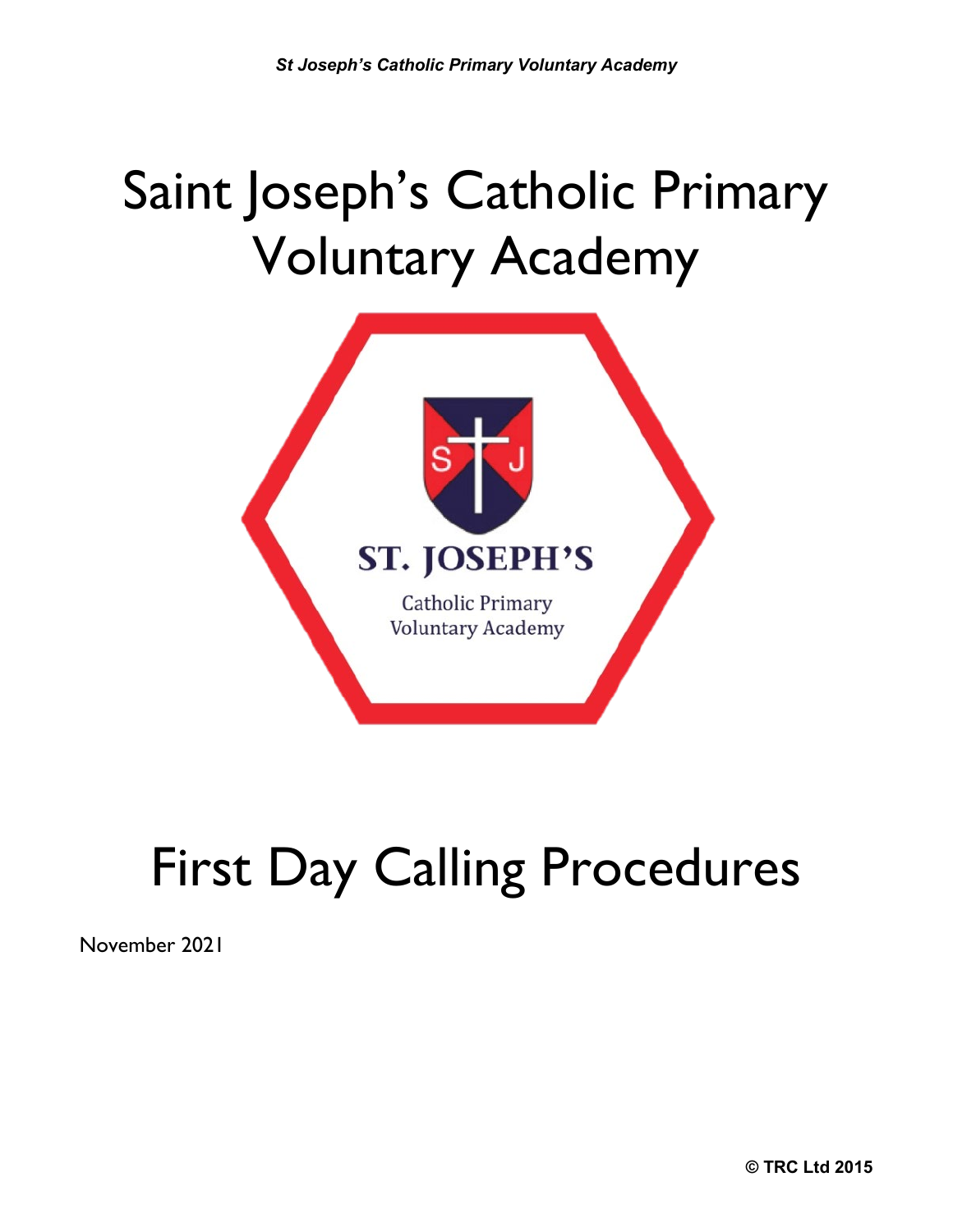#### **First Day Calling**

| <b>Date</b>     | <b>Review Date</b> | <b>Coordinator</b>   | <b>Nominated Governor</b> |
|-----------------|--------------------|----------------------|---------------------------|
| <b>November</b> | <b>November</b>    | <b>Mrs McCullagh</b> | Mrs. R. Colley            |
| <b>2021</b>     | 2022               | Mrs. Wilding         |                           |

We believe this policy relates to the following legislation:

- Keeping Children Safe in Education, DFEE 2020
- Children missing from Education, DFEE 2020 September 2016
- Children Act 1989
- Education Act 2002
- Children Act 2004
- Safeguarding Vulnerable Groups Act 2006
- Education and Inspections Act 2006
- Children and Young Persons Act 2008
- Education Act 2011

This policy should be read as an addendum of the school's Attendance Policy and as such, the responsibilities and roles of staff, children and governors remain the same.

#### **Aims**

- To ensure that every child is accounted for and their whereabouts known as part of our safeguarding responsibilities.
- To improve attendance across school, especially for vulnerable groups

#### **Procedure**

- On the first day of absence, parents are expected to advise the school of reasons for the absence by phone.
- If we do not hear from a parent by 9.10am, a text is sent by the school administrative officer.
- If we do not hear back by 9.45am, a phone call is made home
- If we have no response to the phone call then the details are EWO to make contract.
- If the child is persistently late or absent with a pattern, the EWO will be informed.
- Parents are expected to call each day and advise school of the day of their child's return.

| Headteacher:                                 | E. McCullagh | Date: | November 2021 |
|----------------------------------------------|--------------|-------|---------------|
| <b>Chair of Governing Body:</b>   R. Mellows |              | Date: | November 2021 |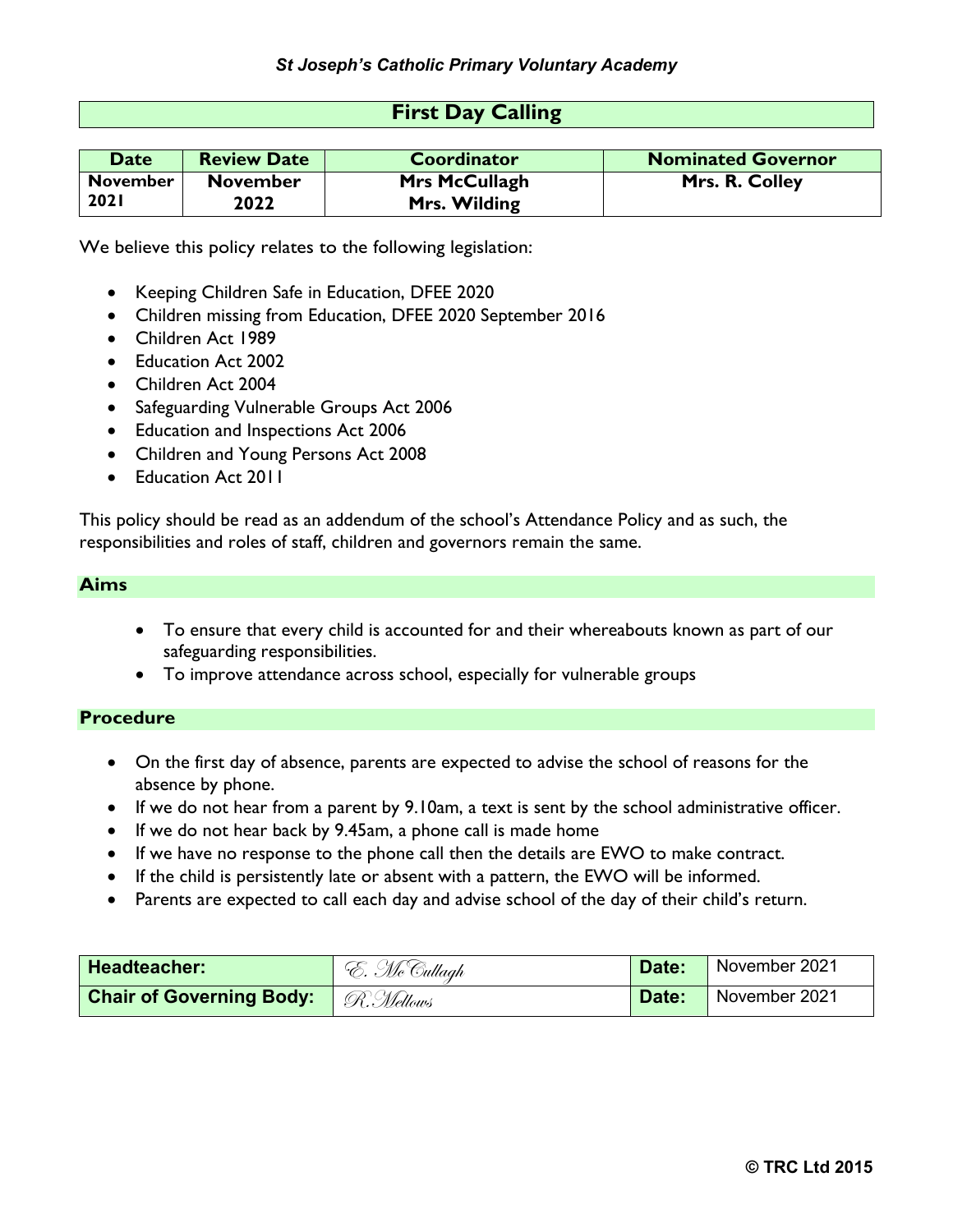### *St Joseph's Catholic Primary Voluntary Academy* **Initial Equality Impact Assessment**

**Please complete an initial equality impact assessment once this policy has been customised to suit your purposes.**

| <b>Policy Title</b> | The aim(s) of this policy   | Existing policy $(\checkmark)$ | New/Proposed Policy $(\checkmark)$ | Updated Policy $(\checkmark)$ |
|---------------------|-----------------------------|--------------------------------|------------------------------------|-------------------------------|
| Attendance addendum | To ensure first day calling |                                |                                    |                               |
|                     | procedures are followed     |                                |                                    |                               |

| This policy affects or is likely<br>to affect the following | <b>Pupils</b> | <b>School Personnel</b> | <b>Parents/carers</b> | Governors | <b>School Volunteers</b> | <b>School Visitors</b> | <b>Wider School Community</b> |  |  |
|-------------------------------------------------------------|---------------|-------------------------|-----------------------|-----------|--------------------------|------------------------|-------------------------------|--|--|
| members of the school<br>community $(\checkmark)$           |               |                         |                       |           |                          |                        |                               |  |  |

| <b>Question</b>                                                                       |                          | <b>Equality Groups</b> |           |                   |                   |           |                           |               |           |                                  |                    |           |                           |                           |           |                                      | <b>Conclusion</b> |           |                              |                              |           |                                                                          |                              |                                                                           |                                              |                   |
|---------------------------------------------------------------------------------------|--------------------------|------------------------|-----------|-------------------|-------------------|-----------|---------------------------|---------------|-----------|----------------------------------|--------------------|-----------|---------------------------|---------------------------|-----------|--------------------------------------|-------------------|-----------|------------------------------|------------------------------|-----------|--------------------------------------------------------------------------|------------------------------|---------------------------------------------------------------------------|----------------------------------------------|-------------------|
| Does or could<br>this policy have<br>a negative<br>impact on any of<br>the following? |                          | Age                    |           | <b>Disability</b> |                   |           |                           | <b>Gender</b> |           | Gender<br>identity               |                    |           | Pregnancy or<br>maternity |                           |           | Race<br><b>Religion or</b><br>belief |                   |           |                              |                              |           | <b>Sexual</b><br>orientation                                             |                              | Undertake a full<br><b>EIA if the answer</b><br>is 'yes' or 'not<br>sure' |                                              |                   |
|                                                                                       |                          | N                      | <b>NS</b> |                   | N                 | <b>NS</b> |                           | N.            | <b>NS</b> |                                  | N                  | <b>NS</b> |                           | N                         | <b>NS</b> | $\mathbf v$                          | N                 | <b>NS</b> |                              | N                            | <b>NS</b> |                                                                          | N                            | <b>NS</b>                                                                 | <b>Yes</b>                                   | <b>No</b>         |
|                                                                                       |                          | v                      |           |                   | ✔                 |           |                           |               |           |                                  |                    |           |                           |                           |           |                                      | M                 |           |                              | ✔                            |           |                                                                          |                              |                                                                           |                                              |                   |
| Does or could<br>this policy help<br>promote equality<br>for any of the<br>following? |                          | Age                    |           |                   | <b>Disability</b> |           |                           | Gender        |           |                                  | Gender<br>identity |           |                           | Pregnancy or<br>maternity |           |                                      | Race              |           |                              | <b>Religion or</b><br>belief |           |                                                                          | <b>Sexual</b><br>orientation |                                                                           | Undertake a full<br>is 'no' or 'not<br>sure' | EIA if the answer |
|                                                                                       |                          | N                      | <b>NS</b> | Y                 | $\mathbf N$       | <b>NS</b> |                           | N             | <b>NS</b> |                                  | N.                 | <b>NS</b> | Y                         | N.                        | <b>NS</b> | Y                                    | N                 | <b>NS</b> | Y                            | N.                           | <b>NS</b> |                                                                          | N                            | <b>NS</b>                                                                 | <b>Yes</b>                                   | <b>No</b>         |
|                                                                                       | ✓                        |                        |           | ✓                 |                   |           | ✓                         |               |           |                                  |                    |           | ✓                         |                           |           | $\checkmark$                         |                   |           | ✓                            |                              |           | $\checkmark$                                                             |                              |                                                                           |                                              |                   |
| Does data<br>collected from<br>the equality<br>groups have a<br>positive impact       | <b>Disability</b><br>Age |                        |           |                   | <b>Gender</b>     |           | <b>Gender</b><br>identity |               |           | <b>Pregnancy or</b><br>maternity |                    |           | Race                      |                           |           | <b>Religion or</b><br>belief         |                   |           | <b>Sexual</b><br>orientation |                              |           | Undertake a full<br><b>EIA if the answer</b><br>is 'no' or 'not<br>sure' |                              |                                                                           |                                              |                   |
| on this policy?                                                                       |                          | N                      | <b>NS</b> | Y                 | $\mathbf N$       | <b>NS</b> |                           | N             | <b>NS</b> |                                  | N.                 | <b>NS</b> |                           | N                         | <b>NS</b> | Y                                    | N                 | <b>NS</b> | Y                            | N                            | <b>NS</b> |                                                                          | N                            | <b>NS</b>                                                                 | <b>Yes</b>                                   | <b>No</b>         |
|                                                                                       | ✓                        |                        |           |                   |                   |           |                           |               |           |                                  |                    |           | √                         |                           |           |                                      |                   |           |                              |                              |           |                                                                          |                              |                                                                           |                                              |                   |

**Conclusion We have come to the conclusion that after undertaking an initial equality impact assessment that a full assessment is not required.**

| Pro<br>completed<br><b>by</b><br><b>Gliminar</b><br><b>EIA</b> | <b>Date</b>  | Preliminarv I<br>$\mathbf{I}$ by<br>approved<br>1А | <b>Date</b>  |
|----------------------------------------------------------------|--------------|----------------------------------------------------|--------------|
| ≿ullaɑh<br>$\blacksquare$<br><b>IVIC</b>                       | 2020<br>Julv | Mellows                                            | 2020<br>Julv |